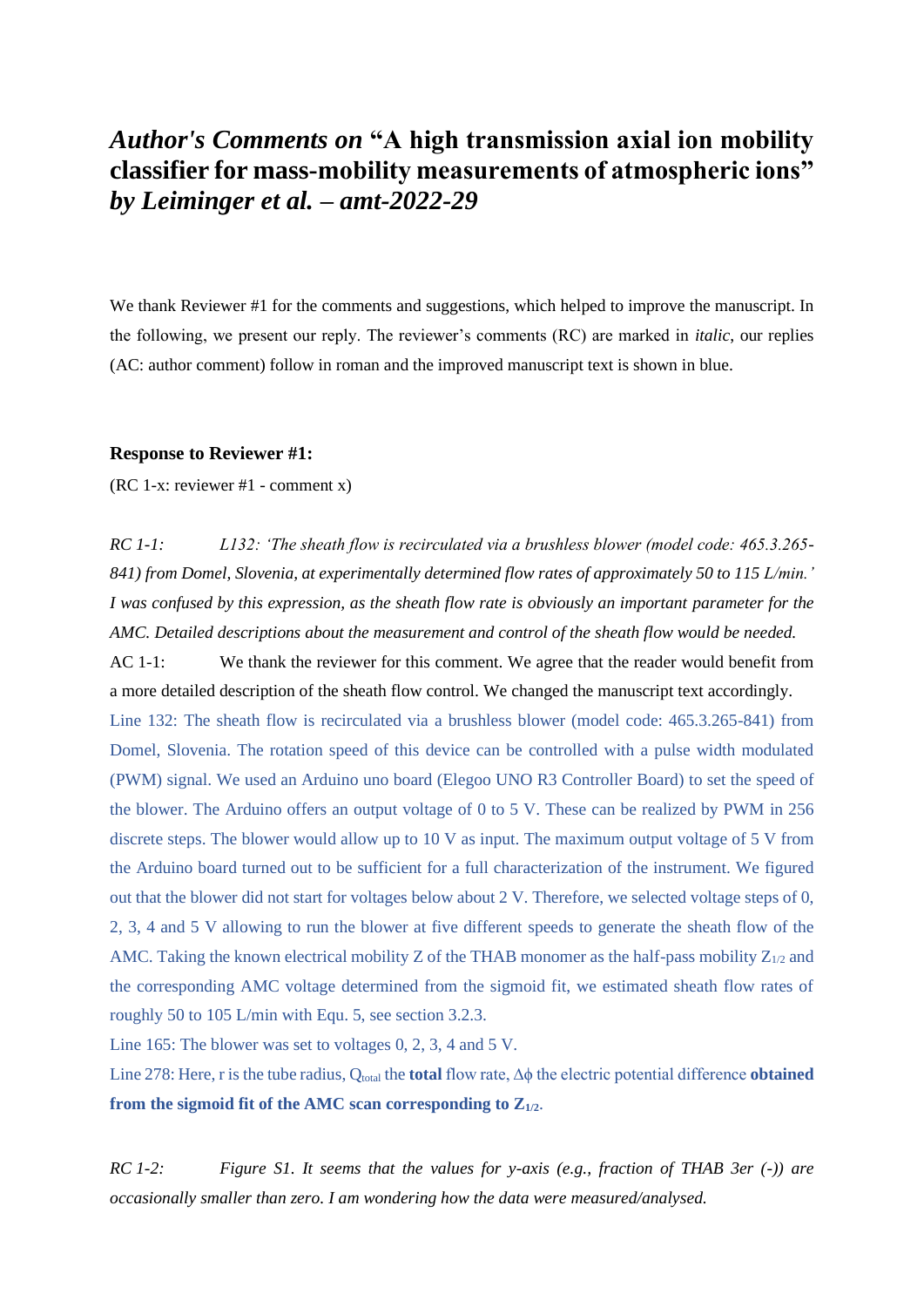AC 1-2: In the supplement, we only show pre-processed data. Here, the offset of the electrometer is not yet accounted for. The final data processing involved the following steps: A) electrometer offset correction, B) conversion from ion current in units of fA (femto Ampere) corresponding to particle number concentration in units of  $cm<sup>3</sup>$ , C) correction for the different flow rates passing the detectors of the electrometers 1 and 2, D) correction factor accounting for systematic differences in ion current measurement from the electrometer position. We added the following sentence in the caption of Fig. S1. The figure shows pre-processed data prior electrometer offset correction.

*RC 1-3: L257: 'Fig. 5 panels C and D.' - Figure 6?*

AC 1-3: Correct, we wanted to address Fig. 6. We corrected the expression in the main text. Line 257: Fig. 6 panels C and D

*RC 1-4: L268: 'We attributed the reason for this initial increase in transmission to the combined effect of sub-isokinetic sampling in the region of the core sampling and elevated electric fields that might reach into the core sampling as is exemplarily illustrated in Fig. S5.'*

AC 1-4: We explain now in more detail the observed effect.

We explain the reason for the observed initial increase in transmission with the following. In Fig. S5 the electric field lines inside the AMC device are illustrated. Some of the field lines reach the entrance of the core sampling. Considering the flow profile in z-direction, see the lower panel of Fig. 4, there is a sharp drop in flow velocity in the tube centre at the entrance of the core sampling. In front of the core sampling the flow streamlines split into a small sample flow being drawn into the core sampling that reaches the detector and a much larger flow being pulled to the blower and the exhaust. The larger the difference between aerosol- and sheath flow the smaller is the area of the aerosol streamlines. With a smaller area of the aerosol flow at high sheath flows, the way for the discarded aerosol flow around the core sampling is longer. A combination of a lower ion drift velocity at this location and elevated electric fields pointing into the core sampling might force additional ions to enter the core sampling instead of following the streamlines.

*RC 1-5: L293: 'The results of the sizing resolution in relation to the ratio Q total /Q ae are shown in the lower panels of Fig. 7.' How was the resolution defined? It needs to be explicitly explained.* AC 1-5: We would like to point to section 3.2.1. where we describe how we define the resolution. In addition, we will update Fig. 5 with two additional lines to indicate the parameters used for determining the resolution to improve the interpretability. We will add the following to the text and the figures caption.

Line 226: The half-pass mobility at the maximum of the pseudo-peak corresponds to the electrical mobility of the ion of interest**, as indicated in Fig. 5**.